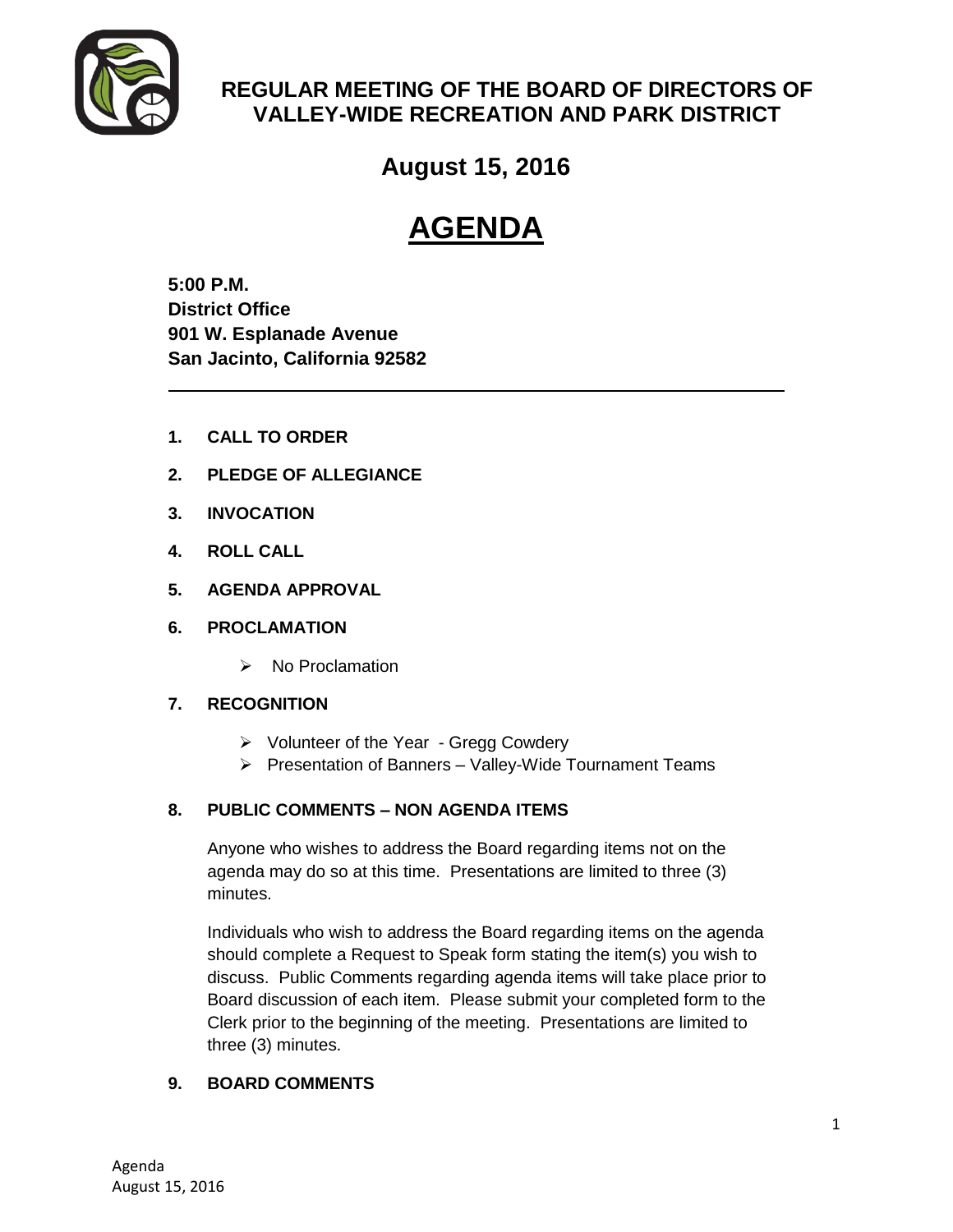**9.1.** Board members wishing to comment may do so at this time.

### **10. VALLEY-WIDE CLEARING ACCOUNTS CHECK LIST FOR MAY 2016: 83858- 84460, JUNE 2016: 84467-85032 and JULY 2016: 85033-85505**

#### **11. FINANCIAL STATEMENTS FOR JUNE AND JULY 2016.**

#### **12. PRESENTATION**

- **12.1.** Joe Schnake, Recreation Supervisor Valle Vista Community Center.
- **12.2.** New Development

#### **13. CONSENT CALENDAR**

*These items are considered routine in nature and will be approved with one motion.* 

- **13.1.** Approval of Minutes for the Regular Meeting of June 20, 2016.
- **13.2.** Waiver of reading in full of any and all Ordinances listed on this Agenda and provide that they be read by title only.

#### **14. PUBLIC HEARING**

#### **Public Hearing – 2014/2015 and 2015/2016 Final Budget**

- **14.1.** Conduct public hearing Final budget, for Fiscal Year 2016/2017 and 2017/2018
- **14.2.** Request Board adoption of the 2016/2017 and 2017/2018 final budget.

#### **15. OLD BUSINESS**

#### **15.1. Notice of Completion - Leon Road/Park Recycled Water Retrofit Project**

- $\triangleright$  Board of Directors accept the work constructed by Adame Landscape Inc. for the Leon Road/Park Recycled Water Retrofit Project.
- $\triangleright$  Board of Directors authorize the General Manager to sign the Notice of Completion.
- ▶ Board of Directors direct the Clerk to record said Notice of Completion within ten days at the office of the County Recorder of Riverside County.

#### **16. NEW BUSINESS**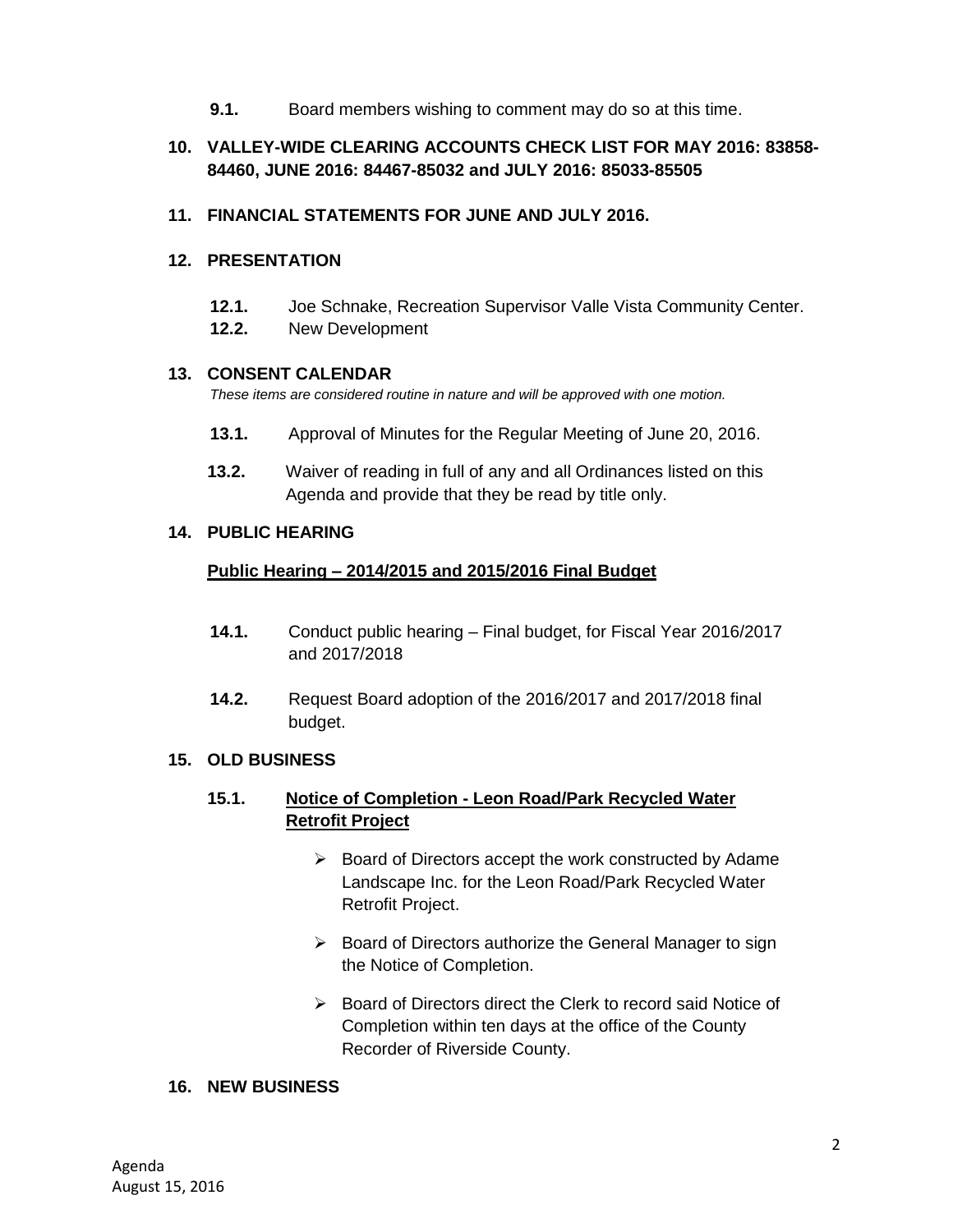## **16.1. Community Facilities District (CFD) French Valley South Zone 9**

 **Ordinance No. 2016-2 -** An ordinance of the Board of Directors of Valley-Wide Recreation and Park District, authorizing the levy of special taxes in a Community Facilities District Valley-Wide Recreation and Park District French Valley Community Facilities District Zone 9 (French Valley South).

## **16.2. Community Facilities District (CFD) French Valley Zone 10 (French Valley 160)**

 **Ordinance No. 2016-3 -** An ordinance of the Board of Directors of Valley-Wide Recreation and Park District, authorizing the levy of special taxes in a Community Facilities District Valley-Wide Recreation and Park District French Valley Community Facilities District Zone 10 (French Valley 160).

## **16.3. Community Facilities District (CFD) French Valley Zone 12 (Washington Street)**

 **Ordinance No. 2016-4 -** An ordinance of the Board of Directors of Valley-Wide Recreation and Park District, authorizing the levy of special taxes in a Community Facilities District Valley-Wide Recreation and Park District French Valley Community Facilities District Zone 12 (Washington Street).

## **16.4. Community Facilities District (CFD) Winchester Zone 1 (The Woods I)**

 **Ordinance No. 2016-5 -** An ordinance of the Board of Directors of Valley-Wide Recreation and Park District, authorizing the levy of special taxes in a Community Facilities District Valley-Wide Recreation and Park District Winchester Community Facilities District Zone 1 (The Woods I).

## **16.5. Community Facilities District (CFD) Winchester Zone 4 (The Woods II)**

 **Ordinance No. 2016-6 -** An ordinance of the Board of Directors of Valley-Wide Recreation and Park District, authorizing the levy of special taxes in a Community Facilities District Valley-Wide Recreation and Park District Winchester Community Facilities District Zone 4 (The Woods II).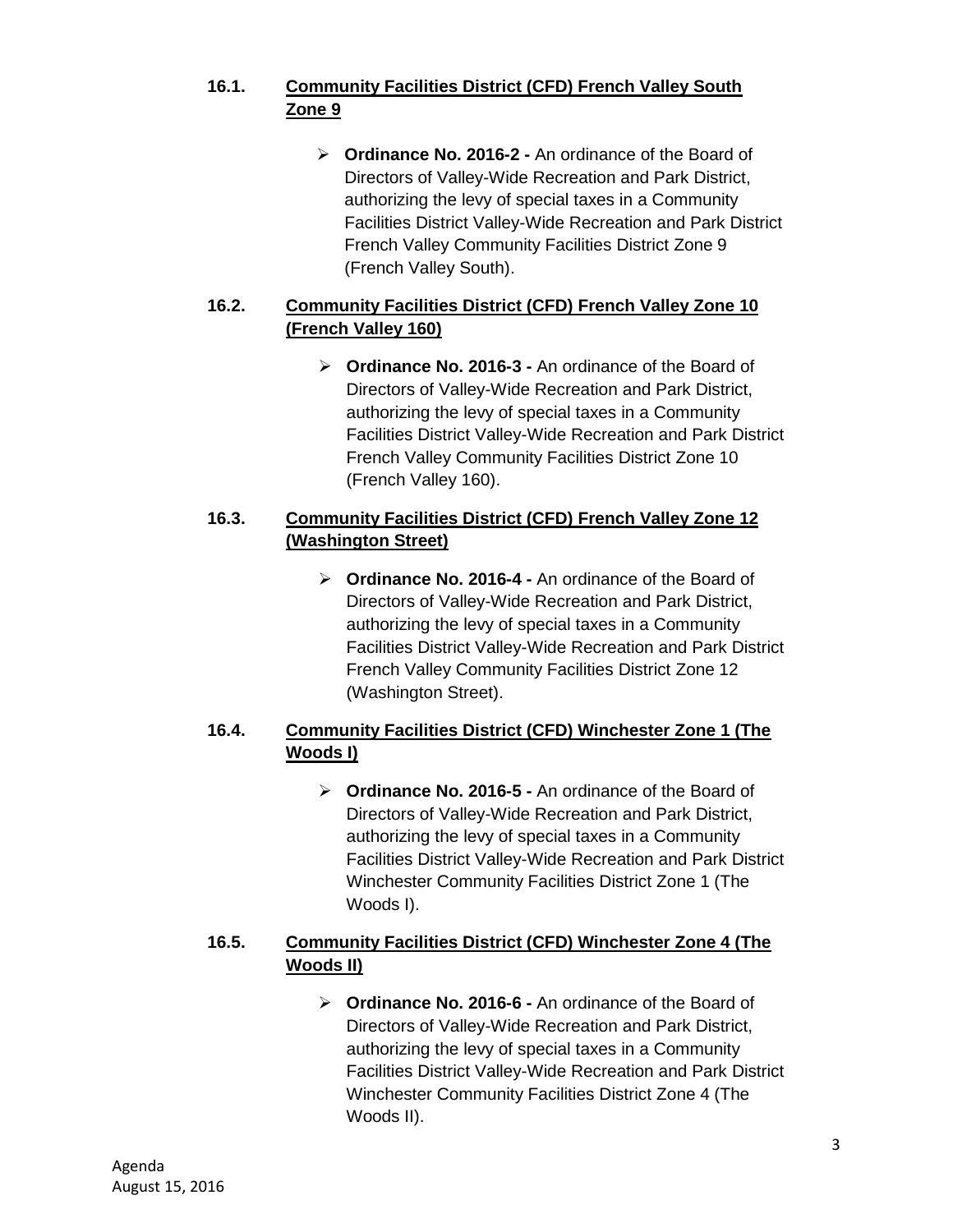## **16.6. Community Facilities District (CFD) Winchester Zone 5 (The Woods III)**

 **Ordinance No. 2016-7 -** An ordinance of the Board of Directors of Valley-Wide Recreation and Park District, authorizing the levy of special taxes in a Community Facilities District Valley-Wide Recreation and Park District Winchester Community Facilities District Zone 5 (The Woods III).

## **16.7. Community Facilities District (CFD) Winchester Zone 6 (The Woods IV)**

 **Ordinance No. 2016-8 -** An ordinance of the Board of Directors of Valley-Wide Recreation and Park District, authorizing the levy of special taxes in a Community Facilities District Valley-Wide Recreation and Park District Winchester Community Facilities District Zone 6 (The Woods IV).

## **16.8. Community Facilities District (CFD) Winchester Zone 2 (Conestoga I)**

 **Ordinance No. 2016-9 -** An ordinance of the Board of Directors of Valley-Wide Recreation and Park District, authorizing the levy of special taxes in a Community Facilities District Valley-Wide Recreation and Park District Winchester Community Facilities District Zone 6 (The Woods IV).

## **16.9. Community Facilities District (CFD) Winchester Zone 3 (The Conestoga II)**

 **Ordinance No. 2016-10 -** An ordinance of the Board of Directors of Valley-Wide Recreation and Park District, authorizing the levy of special taxes in a Community Facilities District Valley-Wide Recreation and Park District Winchester Community Facilities District Zone 3 (Conestoga II).

## **16.10. Community Facilities District (CFD) Winchester Zone 7 (Winchester Ranch)**

 **Ordinance No. 2016-11 -** An ordinance of the Board of Directors of Valley-Wide Recreation and Park District, authorizing the levy of special taxes in a Community Facilities District Valley-Wide Recreation and Park District Winchester Community Facilities District Zone 7 (Winchester Ranch).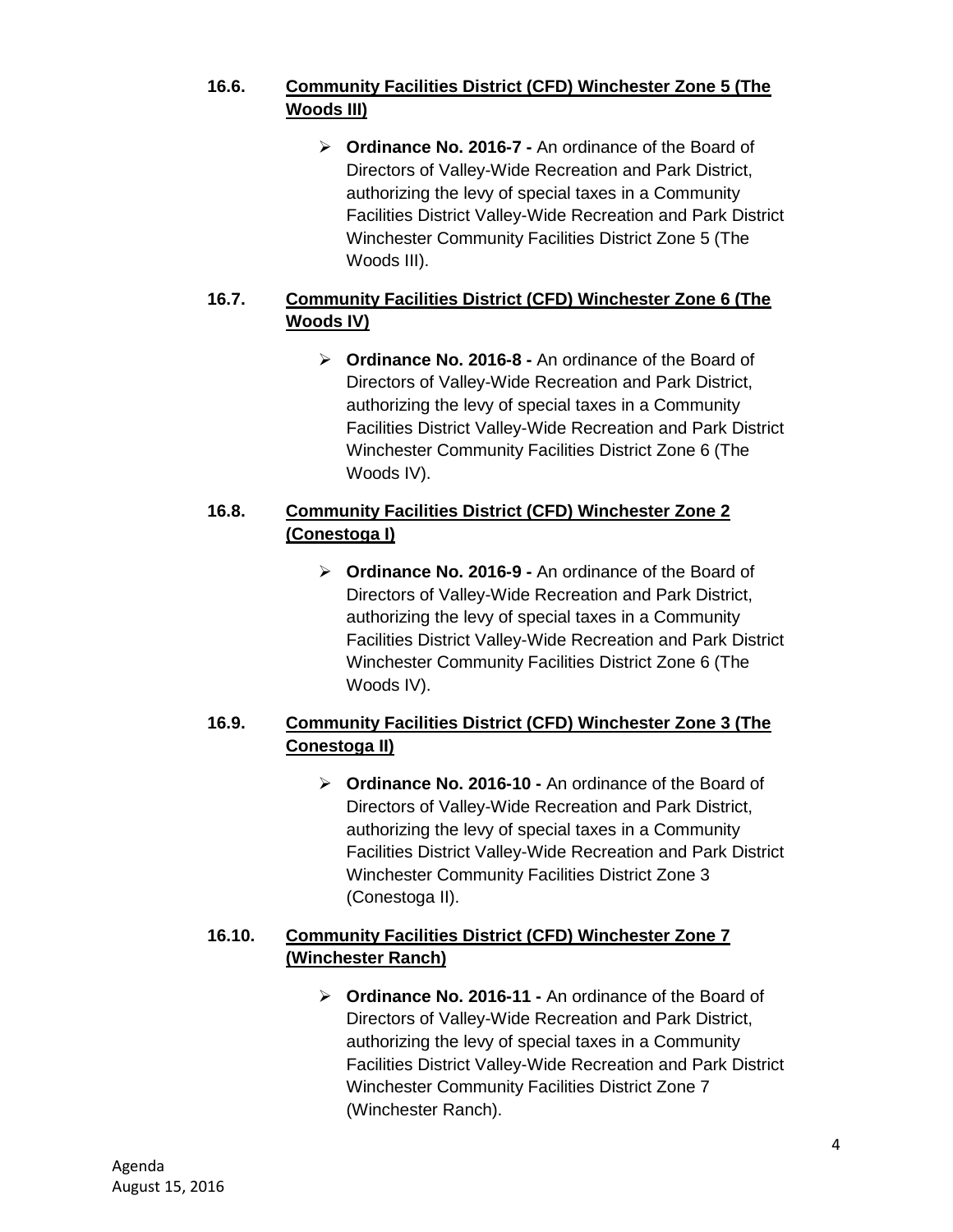#### **16.11. Cell Tower Lease Prepayment**

- $\triangleright$  Request Board approval to enter into a Prepayment Lease Agreement with investor 3 for a 50-year term in the amount of \$1,105,000 and direct staff to use funds in the manner provided in staff report.
- **Resolution No. 999-16** Resolution of the Board of Directors of the Valley-Wide Recreation and Park District, California, Declaring intention for the purpose of accepting cell tower lease prepayment**.**

### **16.12. Replace Playground Woodchips**

- $\triangleright$  Request Board approval of award of informal bid entitled Replace Playground Woodchips to Plant's Choice Inc.
- $\triangleright$  Authorize the award of informal Notice Inviting Bids for Replace Playground Woodchips to Plant's Choice Inc. in the amount of \$92,946 as the lowest responsive and responsible bidder meeting the requirements, and waive any minor irregularities in the bid.
- $\triangleright$  Authorize the General Manager to execute the contract with Plant's Choice, Inc. in the amount of \$92,946.96 and all related documents necessary for completion of the project, and authorize the General Manager to approve necessary change orders up to \$25,000.
- $\triangleright$  Appropriate \$92,946.96 .00 from the individual park funding sources for Replacing Playground Woodchips.

### **16.13. Sponsor's Agreement for 2016/2017 CDBG Program – County of Riverside Supervisor Chuck Washington 3rd District**

 $\triangleright$  Request Board authorization for General Manager to enter into a Sponsor's Agreement for 2016/2017 CDBG Program with the County of Riverside - \$5,000.

### **17. ITEMS FOR BOARD INFORMATION AND DISCUSSION**

- **17.1.** General Mangers Report
	- $\triangleright$  Turf removal projects
	- $\triangleright$  Naming future park site Mayberry and Fairview
	- $\triangleright$  Menifee services
	- $\triangleright$  Oldlympics
	- District Office Enhancements
- **17.2.** Report from Board of Directors Ad Hoc Committees.